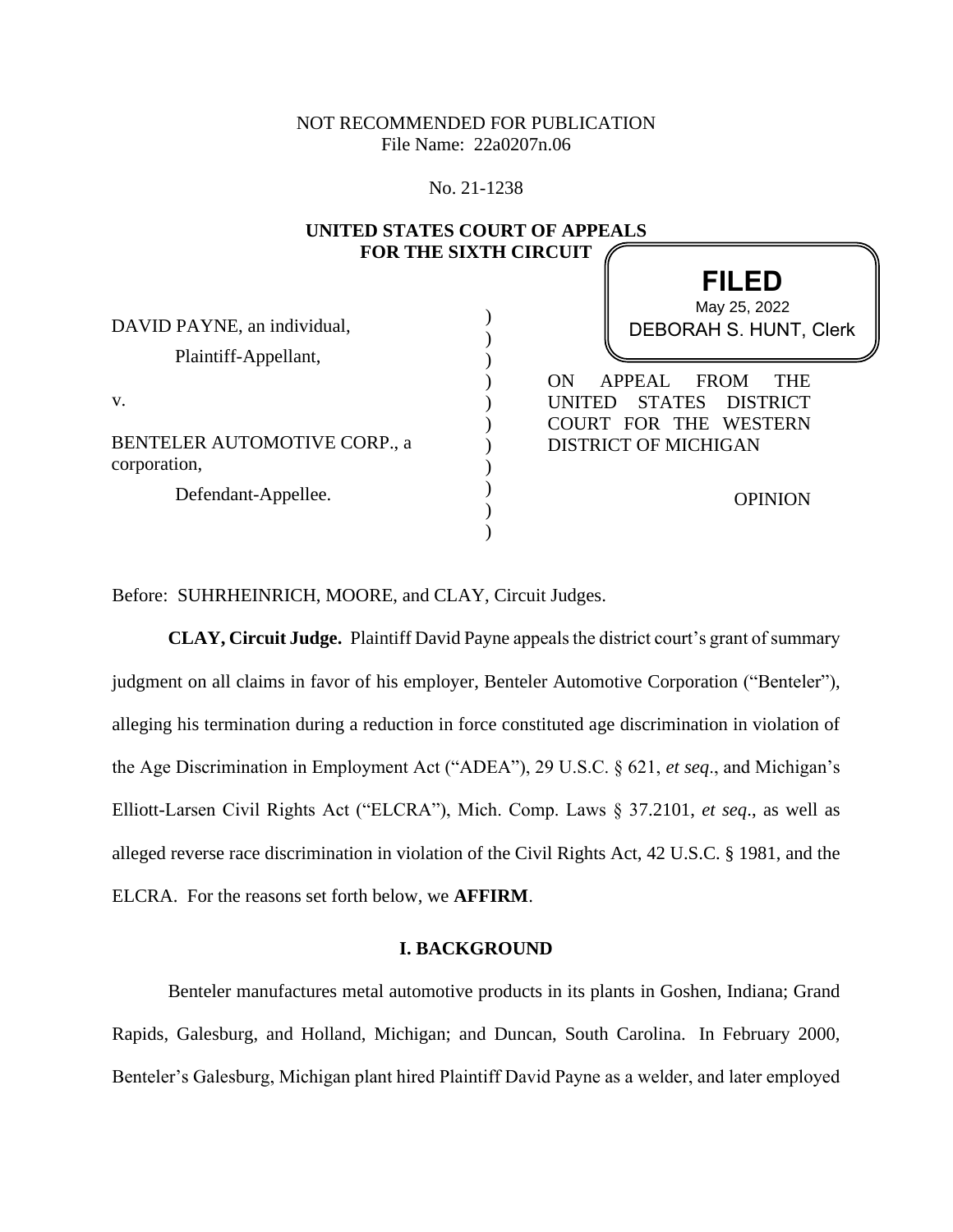him as a machine operator. Payne "identifies as a white, American man." (Joint Statement of Material Facts, R. 47, Page ID #165.)

The Galesburg plant had employed hundreds of workers; but in early 2018, two major projects were scheduled to end. Benteler had been manufacturing parts for the Ford Focus and GM Sonic, which were both being discontinued. It had secured new projects to replace the lost work, but the new projects were not slated to begin until the summer of 2019. Anticipating that the prosperous times at Benteler were coming into a rough patch, Galesburg Plant Manager Guido Paffhausen directed Human Resources Manager Jennifer Piotrowicz to prepare for a reduction in force ("RIF"). Although Paffhausen did not know specifically how many of Galesburg's 320 employees would be terminated, it was clear positions needed to be eliminated.

Piotrowicz, Production Unit Leaders Joan Talbot and Larry Jackson, and Human Resources Generalist Casondra Meerschaert began the process of reviewing the plant's employees to make the difficult decision of deciding who to let go. In evaluating the employees, Paffhousen directed Piotrowicz to consider the employees' "quality counselings, . . . attendance, safety counselings, [and] attitude." (Piotrowicz Dep., R. 48-7, Page ID #419.) Piotrowicz admits that she did not consider all historical employee records.

A review of Payne's job performance provided a mixed picture. Although as of May 4, 2018, he had no issues with attendence, his 2017 performance review indicated that "David only does what he is instructed to. David needs to apply himself more with work. . . . David needs to work on meeting cycle times on the cells that he is running. Also when his cell is down he needs to notify his Team leader in a timely manner. . . . David needs to work on his Team work [sic]. When his cell is down he will only help others if he is instructed to do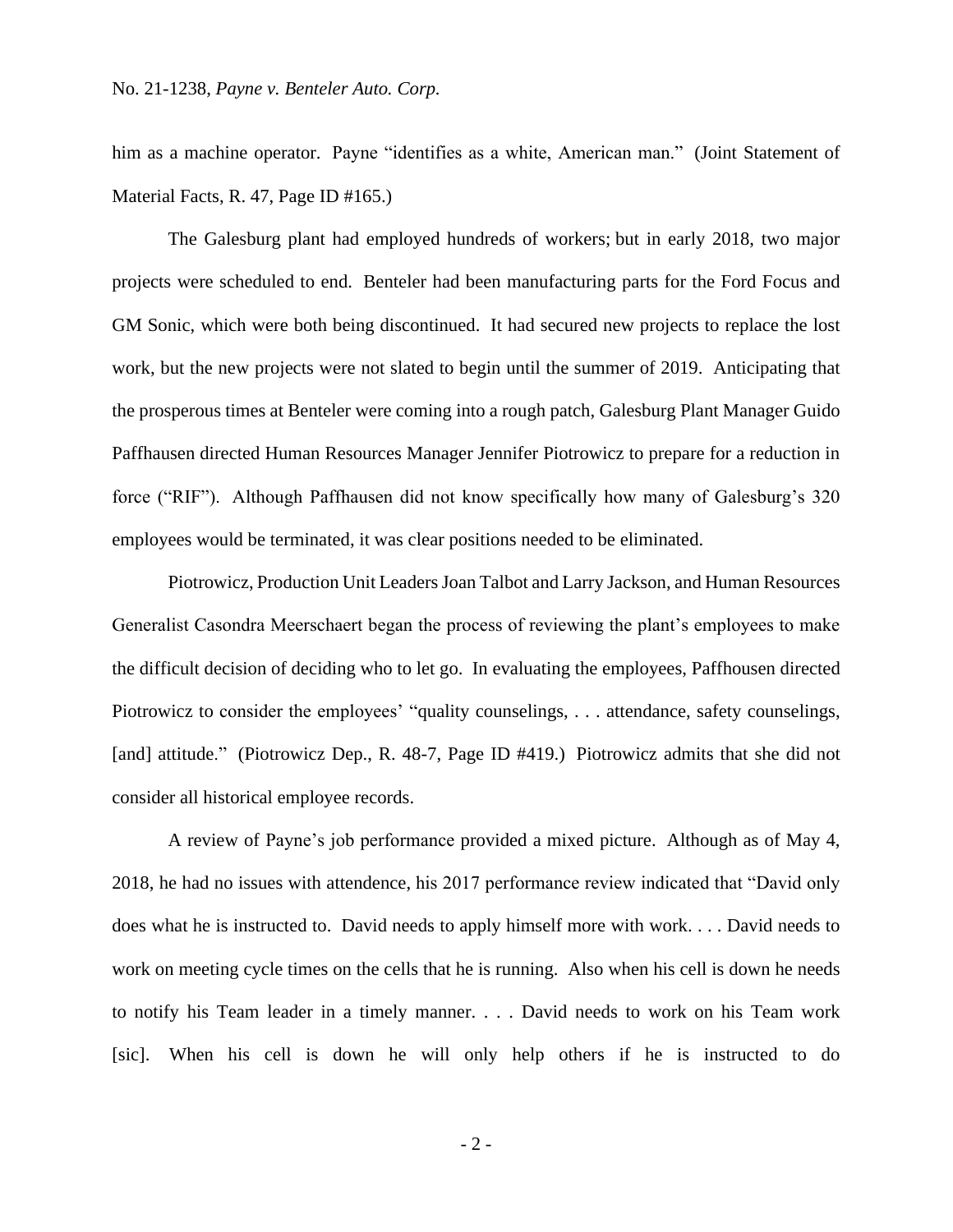so." (Payne Performance Appraisal, R. 48-4, Page ID #351.) Payne was consistently rated as an average employee.

Piotrowicz finalized a list of employees she believed should be terminated and presented the names to a management team. On May 4, 2018, Benteler notified Payne he was terminated as part of the RIF. Benteler gave each employee terminated as part of the RIF, including Payne, an opportunity to consult with HR representatives from other Benteler plants to discuss transferring. But because Payne did not drive, he refused to entertain the possibility of working elsewhere. Payne concedes that no one at Benteler ever spoke to him concerning his age, race, or national origin in the context of his termination.

In November 2018, Payne commenced this action alleging age discrimination in violation of the Age Discrimination in Employment Act ("ADEA"), 29 U.S.C. § 621, *et seq*., and Michigan's Elliott-Larsen Civil Rights Act ("ELCRA"), Mich. Comp. Laws § 37.2101, *et seq*. Payne further alleged discrimination on the basis of his race and national origin in violation of the Civil Rights Act, 42 U.S.C. § 1981, and the ELCRA.

Benteler moved for summary judgment. It argued Payne had failed to present evidence establishing a prima facie case of discrimination on the basis of age, race, or national origin. It further argued that even if Payne had succeeded in proving a prima facie case, he failed to establish that Benteler's reason for terminating him was pretextual. Payne offered in opposition to summary judgment an affidavit by his attorney, William Piper, analyzing data related to the terminated and retained employees in connection with the RIF. His attorney calculated that the average age of the retained employees was 7.09 years younger than that of the terminated employees. Regarding his race and national origin claim, his attorney compared the percent of Burmese employees terminated with the percent of non-Burmese employees terminated.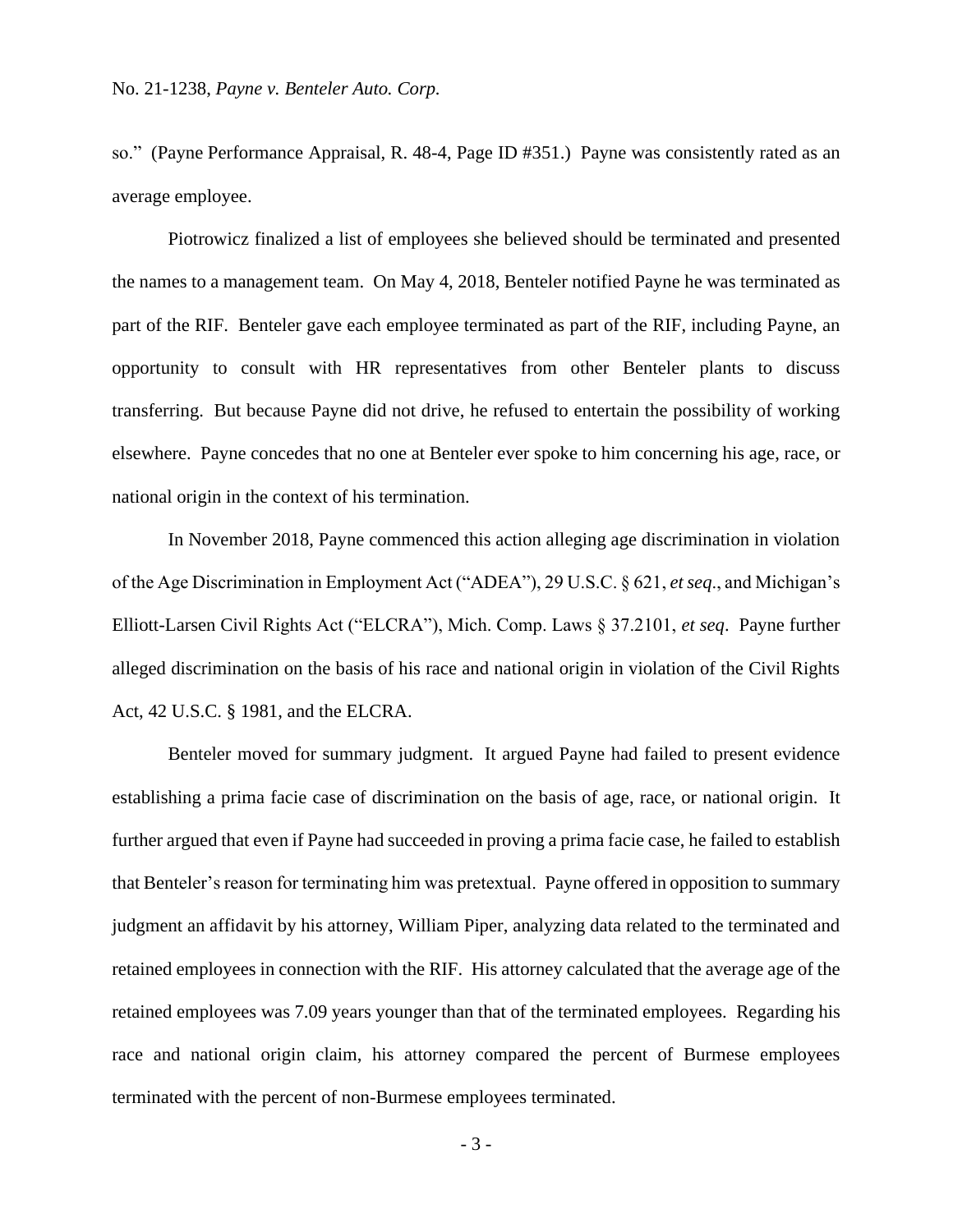#### No. 21-1238, *Payne v. Benteler Auto. Corp.*

Benteler then filed a motion to strike the attorney's affidavit. It argued that the attorney's analysis was inadmissible because (1) Piper was neither an expert witness nor had personal knowledge of the data analyzed therein, (2) the attorney-witness doctrine bars an attorney from being his client's witness in the same matter, and (3) the analysis contained in the affidavit did not comply with the Federal Rules of Evidence, *see* Fed. R. Evid. 1006. Piper responded that the analysis contained in his affidavit was "4th grade math" that "[d]efense counsel, the court, and the jury" could do.

In a combined order, the district court granted Benteler's motion for summary judgment and dismissed Benteler's motion to strike as moot. The court held that even assuming the affidavit was proper, Payne had not established a prima facie case of discrimination based on age, race, or national origin. The court further held that even if his attorney's statistical evidence was sufficient for a prima facie case, Payne's comparator evidence failed to create a genuine question of whether Benteler's explanation for terminating Payne was pretextual. Payne timely appealed.

## **II. ANALYSIS**

#### **a. Standard of Review**

We review summary judgment rulings *de novo*. *Est. of Romain v. City of Grosse Pointe Farms*, 935 F.3d 485, 490 (6th Cir. 2019). Summary judgment is appropriate only where the movant has shown "there is no genuine dispute as to any material fact and the movant is entitled to judgment as a matter of law." Fed. R. Civ. P. 56(a). A "factual dispute is genuine if it is based on evidence that a reasonable jury could use to return a verdict for the nonmoving party." *Est. of Romain*, 935 F.3d at 490 (citing *Anderson v. Liberty Lobby, Inc.*, 477 U.S. 242, 248 (1986)). In evaluating a summary judgment motion, the court is not "to weigh the evidence and determine the truth of the matter" but rather must "determine whether there is a genuine issue for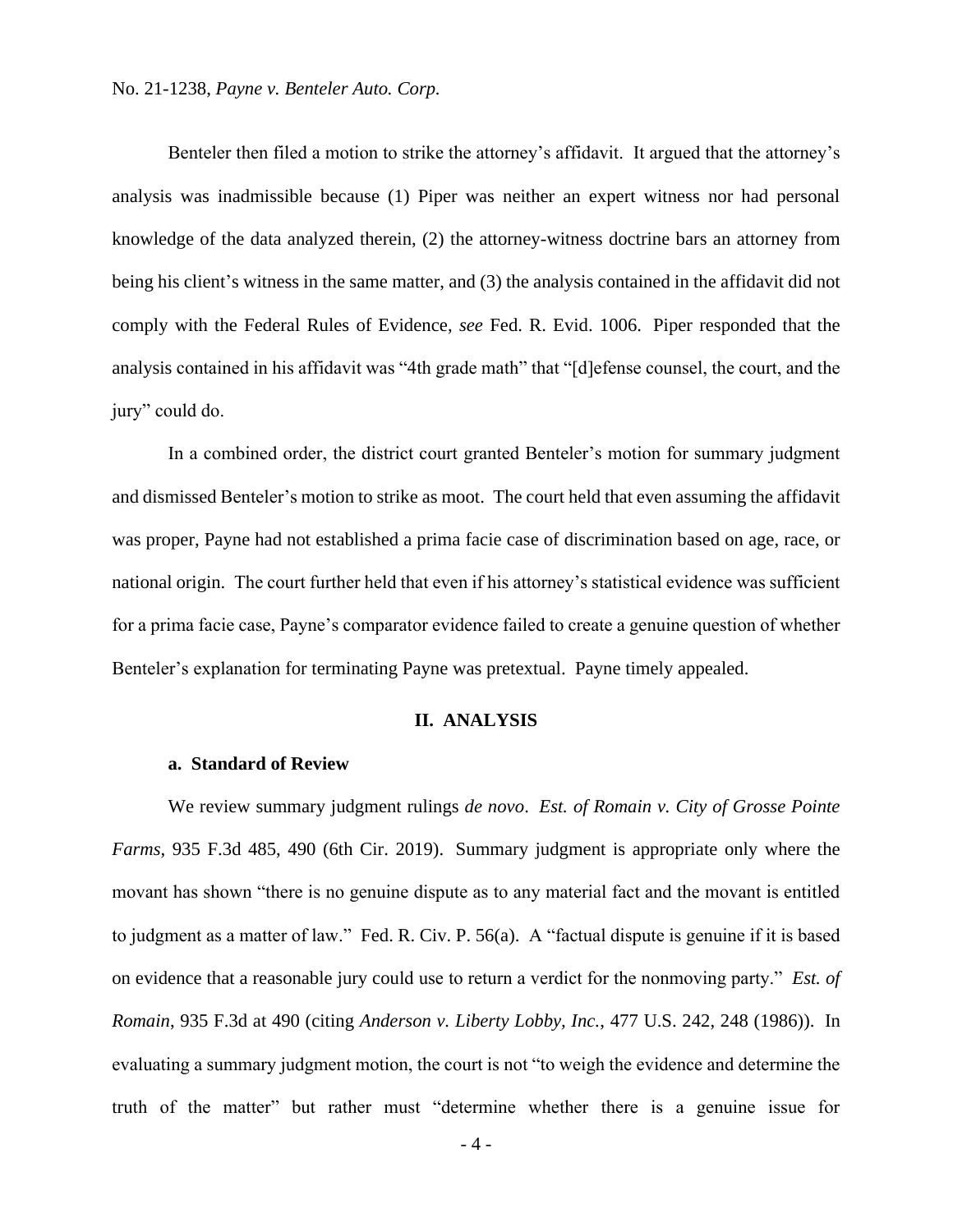trial." *Anderson,* 477 U.S. at 249. The court must construe the evidence in the record and all inferences to be drawn from it in the light most favorable to the non-movant. *Kraus v. Sobel Corrugated Containers, Inc.*, 915 F.2d 227, 229 (6th Cir. 1990). Finally, "we may affirm on any grounds supported by the record, even if different from the grounds relied on by the district court." *Hayes v. Equitable Energy Res. Co.*, 266 F.3d 560, 569 (6th Cir. 2001).

## **b. Age Discrimination**

The ADEA and ELCRA both prohibit an employer from terminating or discriminating against "any individual with respect to his compensation, terms, conditions, or privileges of employment, because of such individual's age." 29 U.S.C. § 623(a)(1); *see also* Mich. Comp. Laws  $\S 37.2202(1)(a)$  ("An employer shall not ... discharge, or otherwise discriminate against an individual with respect to employment . . . because of . . . age . . . ."). "ELCRA age-discrimination claims are analyzed under the same framework as [ADEA] discrimination claims." *Tilley v. Kalamazoo Cnty. Rd. Comm'n*, 777 F.3d 303, 307 (6th Cir. 2015).

A plaintiff may establish a claim of age discrimination through direct or circumstantial evidence. *See Flowers v. WestRock Servs., Inc.*, 979 F.3d 1127, 1130 (6th Cir. 2020). Evidence of discrimination is direct when, "if believed, [it] requires the conclusion that unlawful discrimination was at least a motivating factor in the employer's actions. . . . Circumstantial evidence, on the other hand, is proof that does not on its face establish discriminatory animus but does allow a factfinder to draw a reasonable inference that discrimination occurred." *Wexler v. White's Fine Furniture, Inc*., 317 F.3d 564, 570 (6th Cir. 2003) (en banc) (citations omitted).

When a plaintiff's claim of discrimination is based solely on circumstantial evidence, courts apply the framework established in *McDonnell Douglas Corp. v. Green*, 411 U.S. 792 (1973). *Thompson v. Fresh Prods., LLC*, 985 F.3d 509, 522 (6th Cir. 2021). Under this

- 5 -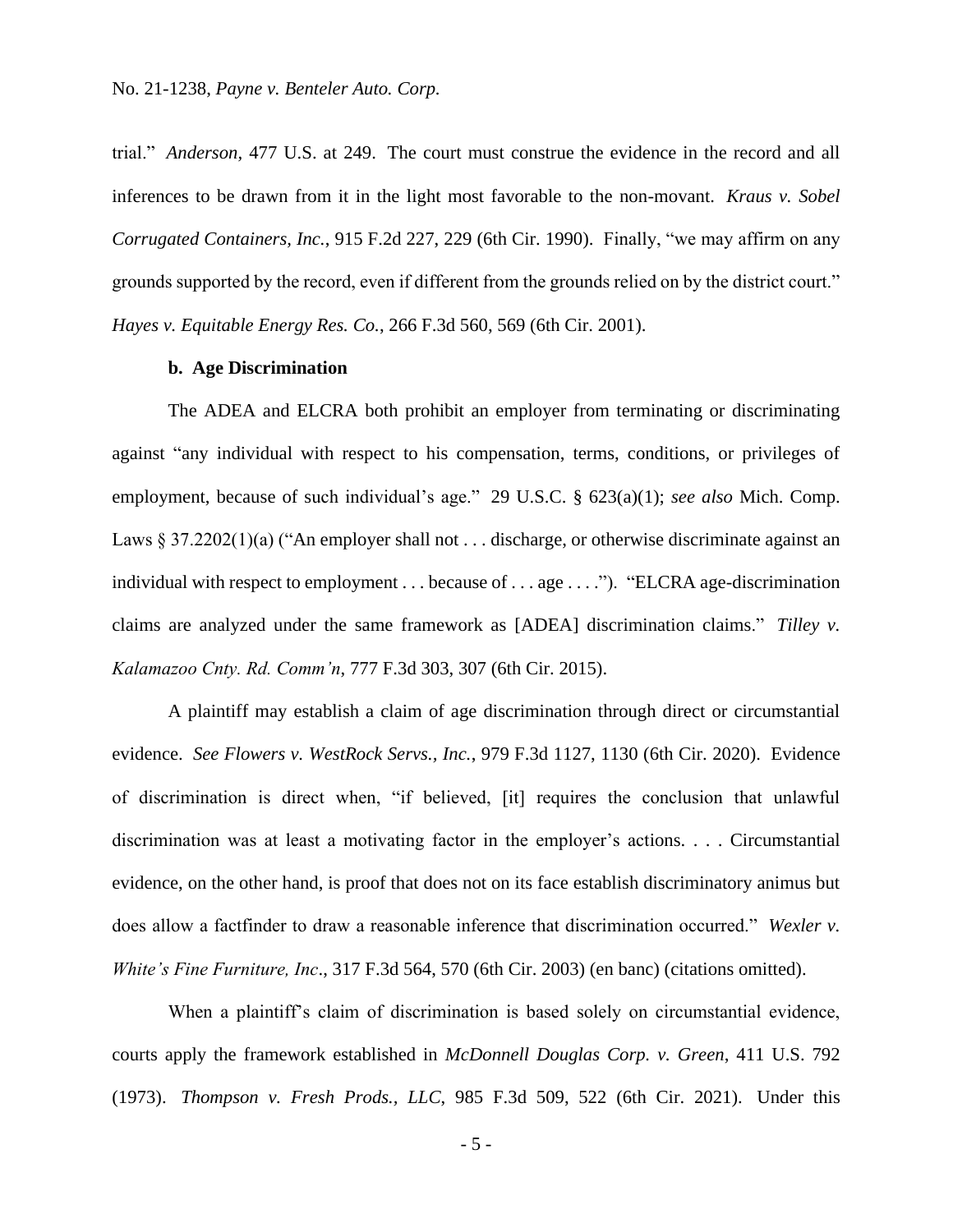framework, a plaintiff bears "the initial burden of establishing a prima facie case of discrimination." *Flowers*, 979 F.3d at 1130. If the plaintiff satisfies this initial burden, the employer then bears the burden of articulating some "legitimate, non-discriminatory reason" for the alleged discriminatory action. *Id*. Finally, if the employer can articulate some nondiscriminatory reason, the burden shifts back to the plaintiff, who then must prove that the reason provided "was not the true reason for the employment decision," *id*., and instead the reason "was pretext designed to mask discrimination," *Provenzano v. LCI Holdings, Inc.*, 663 F.3d 806, 812 (6th Cir. 2011). Only the burden of production shifts; "[a]t all times, the ultimate burden of persuasion remains on the plaintiff to demonstrate that age was the 'but-for' cause of their employer's adverse action." *Id*.

We need not dwell on whether Payne has established a prima facie case of age discrimination because, even assuming he has, Payne has failed to demonstrate pretext. To establish pretext, a plaintiff must show the defendant's reason for termination "(1) has no basis in fact, (2) did not actually motivate the defendant's challenged conduct, or (3) was insufficient to warrant the challenged conduct." *Thompson*, 985 F.3d at 522 (citations omitted). Because Payne is choosing to rely on comparator evidence to make his case for pretext, he must present evidence showing that either: (1) he was the "plainly superior candidate," such that no reasonable employer would have retained other employees; or (2) he "was as qualified as if not better qualified" than the retained employees and the record contains "other probative evidence of discrimination." *Provenzano*, 663 F.3d at 815 (citation omitted). "If two reasonable decisionmakers could consider the candidates' qualifications and arrive at opposite conclusions as to who is more qualified, then clearly one candidate's qualifications are not significantly better than the other's." *Bender v. Hecht's Dep't Stores*, 455 F.3d 612, 628 (6th Cir. 2006).

- 6 -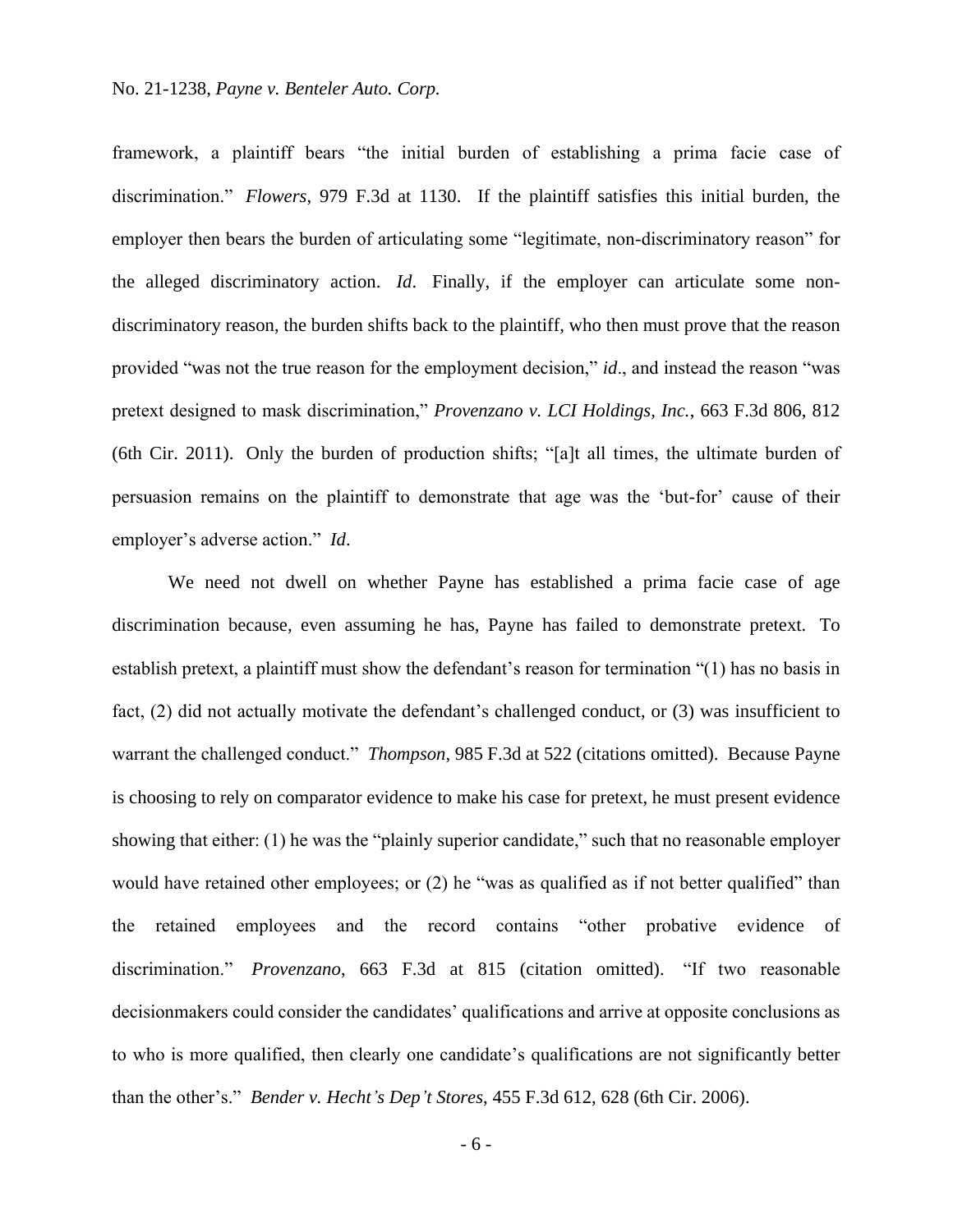The Sixth Circuit has created a high standard for satisfying the burden of proving a plaintiff is the plainly superior candidate. For example, in *Bartlett v. Gates*, 421 F. App'x 485, 488–91. (6th Cir. 2010), which was a failure-to-hire case, the plaintiff challenged his employer's hiring of another candidate, Lucas, claiming plaintiff-Bartlett was the plainly superior candidate. We found that:

Plaintiff had 24 years of experience as a contract administrator, compared to Lucas's eight years of experience. In addition, Plaintiff possessed superior educational credentials, including a bachelor's degree and advanced course work in areas relevant to the job, whereas Lucas had not graduated from college. Record evidence also suggests that Plaintiff's communication skills . . . were satisfactory if not superior to Lucas's own. . . . Plaintiff also had substantially more experience and familiarity in the area of contract negotiations, which was said to be a "critical function" of the position.

*Id.* at 491. Despite these disparities, we "[found] that while Plaintiff may not have been a 'plainly superior candidate' . . . , Plaintiff was as qualified if not more qualified than Lucas." *Id*. Thus, to survive a motion for summary judgment on the basis of being "plainly superior," Payne must proffer a significant amount of evidence demonstrating his superior qualifications. Simply being "more qualified" is not sufficient to prove that he is the plainly superior candidate.

Payne cannot be said to be the plainly superior employee. He complains that no court has yet considered his comparator evidence on an individual-comparator basis. But we need not trudge through numerous comparators to resolve this RIF case. By his own admission, Payne was an average employee. This characterization is consistent with his performance reviews. At the same time, "[i]n a work force reduction case, unlike a hiring case, we can assume that all of the employees are qualified to perform their job since they were actually performing it at the time of their discharge." *Barnes v. GenCorp Inc.*, 896 F.2d 1457, 1469 n.18 (6th Cir. 1990). Therefore, Payne asks us to compare an "average employee" against fifteen qualified employees. Under the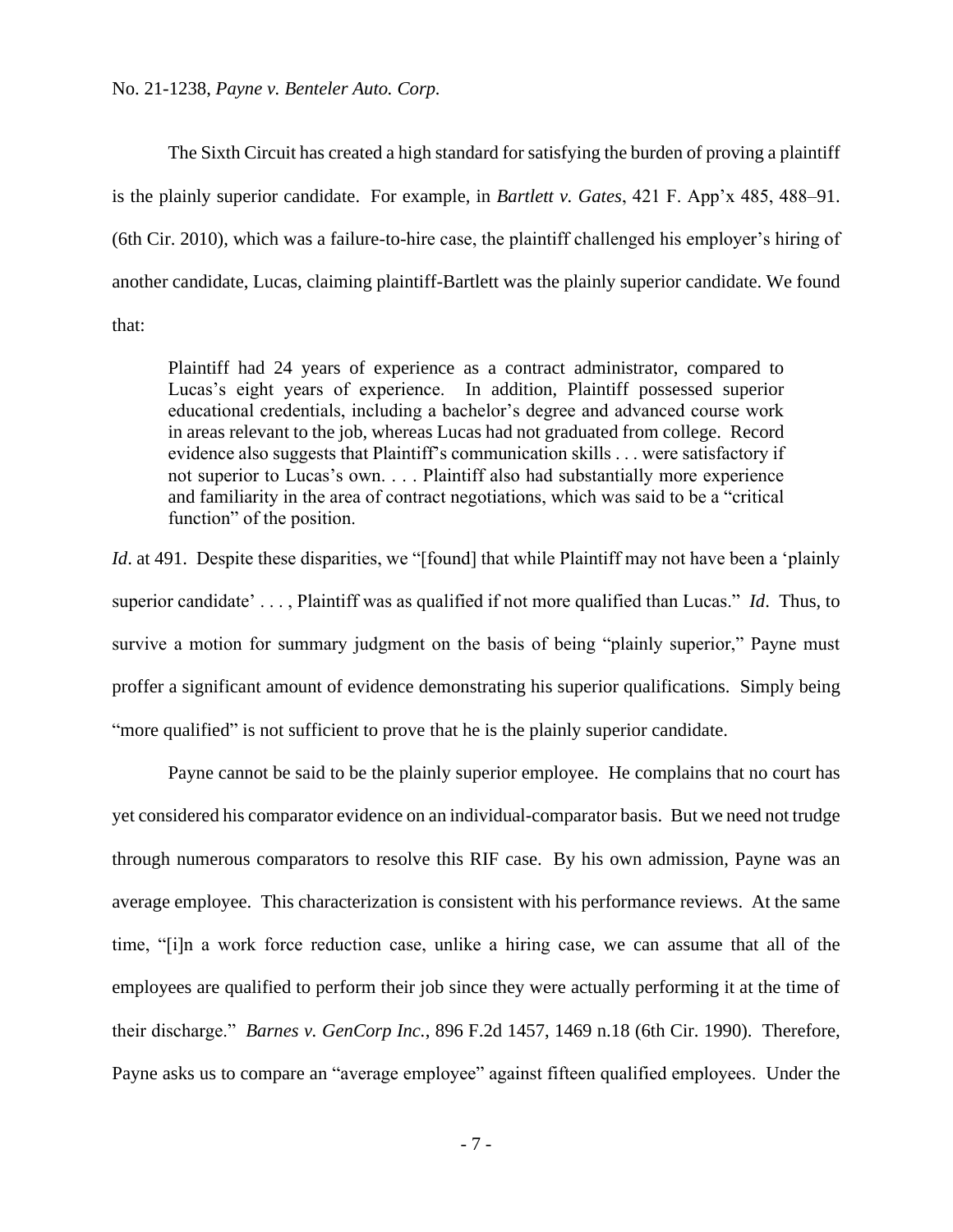Sixth Circuit's standard, Payne simply has not proffered enough evidence to convince a reasonable jury he was the plainly superior employee.

Nor can Payne's case be saved by arguing that he was as qualified as the retained employees and that the record contains other probative evidence of discrimination. Even if we assume that Payne's comparator evidence proves he was as qualified as any of the fifteen employees against whom he compares himself, he has not proffered any "other probative evidence of [age] discrimination." *Bender*, 455 F.3d at 626–27. Besides the fifteen comparators, the only evidence Payne offers is the statistical evidence provided in his attorney's affidavit. This statistical evidence calculates the average age of the terminated employees (50.36 years old) and the averaged of the retained employees (43.27 years old). According to Payne, this 7.09-year difference suggests that he was terminated because of his age. While he is correct that the average age at Benteler decreased after the RIF, there is no evidence that Payne was "singled out" because of his age. *Thompson*, 985 F.3d at 522. In fact, he even admitted that no one at Benteler ever commented on his age, race, or national origin.

"[T]he law does not require employers to make perfect decisions, nor forbid them from making decisions that others may disagree with." *Browning v. Dep't of Army*, 436 F.3d 692, 698 (6th Cir. 2006) (quoting *Hartsel v. Keys*, 87 F.3d 795, 801 (6th Cir. 1996)). Viewing the record in a light most favorable to Payne, as we must, we find he has not proffered enough evidence to allow a reasonable jury to infer that Benteler's stated reason for terminating him had no basis in fact. Accordingly, the district court properly granted summary judgment on Payne's age discrimination claims.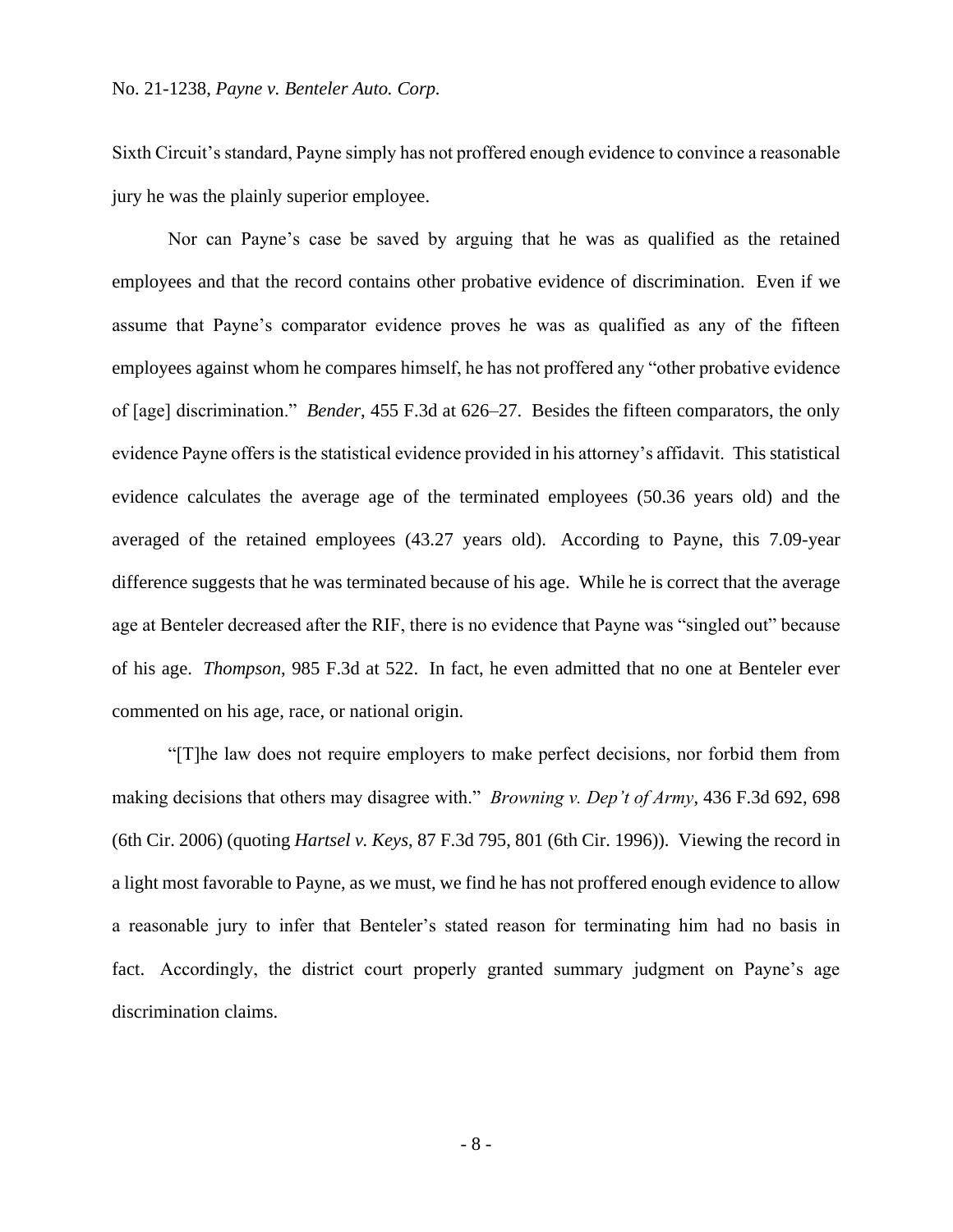## **c. Reverse Race Discrimination**

We turn, now, to Payne's claim of reverse race discrimination. The Civil Rights Act, 42 U.S.C. § 1981, prohibits intentional race discrimination and provides a cause of action for racebased employment discrimination. The ELCRA similarly prohibits "discriminat[ion] against an individual with respect to employment, compensation, or a term, condition, or privilege of employment, because of . . . race." Mich. Comp. Laws § 37.2202(1)(a).

Under federal and Michigan law, race discrimination, like age discrimination, may be established by introducing circumstantial evidence using the *McDonnell Douglas* burden-shifting approach. *Romans v. Mich. Dep't of Hum. Servs*., 668 F.3d 826, 835 (6th Cir. 2012); *Hazle v. Ford Motor Co.*, 628 N.W.2d 515, 520 (Mich. 2001). Although the elements required to establish a prima facie case of reverse race discrimination are different under the Civil Rights Act<sup>1</sup> and the ELCRA<sup>2</sup> , the pretext analysis is the same. *Compare Zambetti v. Cuyahoga Cmty. Coll*., 314 F.3d 249, 258 (6th Cir. 2002), with *Davis v. City of Detroit*, No. 351617, 2021 WL 1050170, at \*6 (Mich. Ct. App. Mar. 18, 2021) (quoting *Debano-Griffin v. Lake Co*., 828 N.W.2d 634 (Mich. 2013)). Under both reverse discrimination pretext analyses, Payne bears the burden of proving Benteler's reason for terminating him "(1) had no basis in fact, (2) did not actually motivate defendant's conduct, or (3) was insufficient to warrant the challenged conduct." *Zambetti*,

<sup>1</sup> *See Martinez v. Cracker Barrel Old Country Store, Inc*., 703 F.3d 911, 915 (6th Cir. 2013) ("In our circuit, to satisfy the first element in a [reverse race dicrimination case], where a member of a racial majority is claiming discrimination in violation of federal law, the plaintiff must typically 'demonstrate background circumstances to support the suspicion that the defendant is that unusual employer who discriminates against the majority.'" (citation omitted))

<sup>2</sup> *See Lind v. City of Battle Creek*, 681 N.W.2d 334 (Mich. 2004) (holding that under Michigan's statute, a reverse discrimination claim does not require a showing of "background circumstances supporting the suspicion that the defendant is that unusual employer who discriminates against the majority.").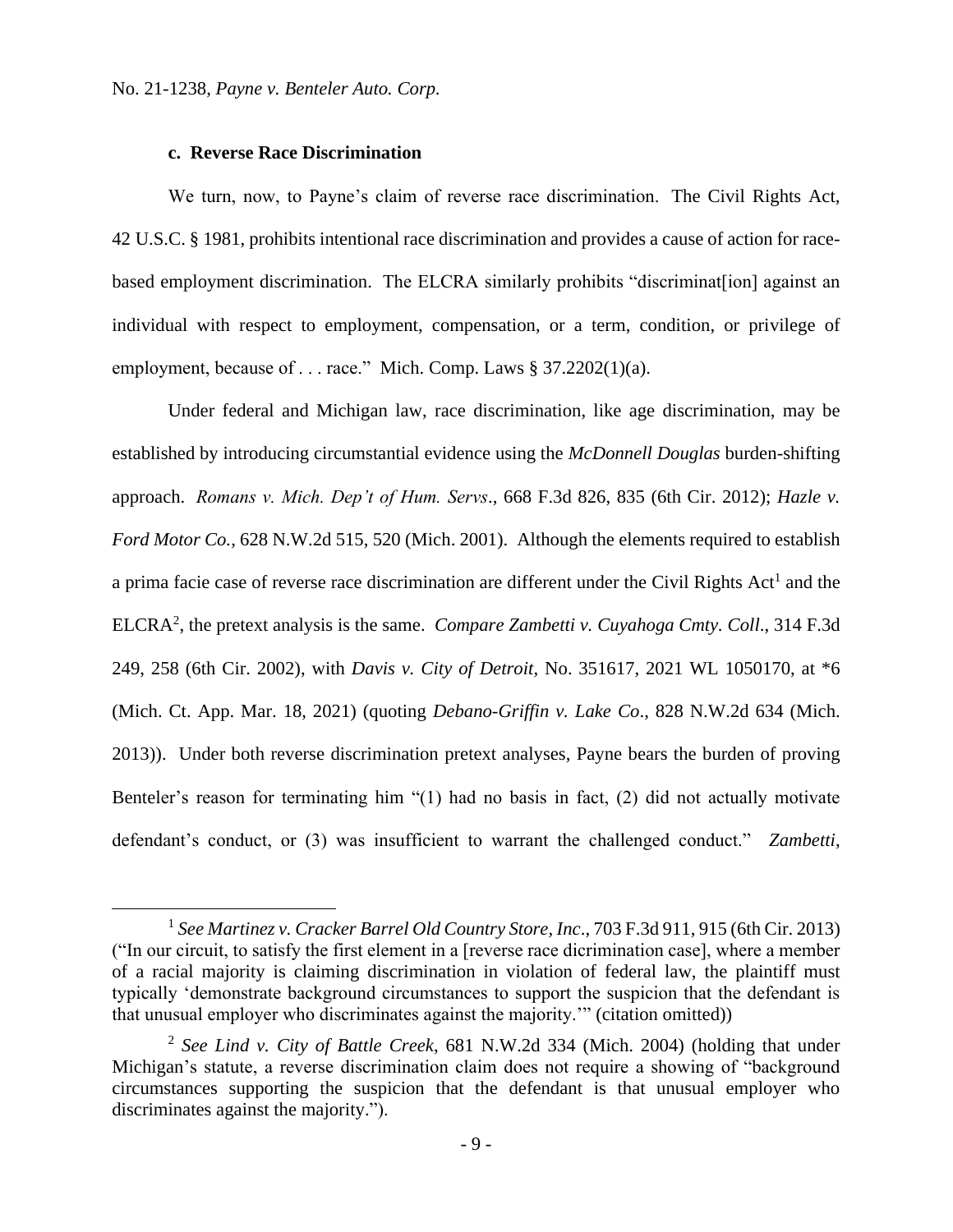314 F.3d at 258*.*; *Davis*, 2021 WL 1050170, at \*6. For substantially the same reasons as his age discrimination claims, his race discrimination claims fail as well.

Assuming Payne has established a prima facie case of race discrimination under the federal and state frameworks, he has not proven pretext. Payne acknowledges that his race discrimination claim is even weaker than his age discrimination claim, and the district court agreed. Nevertheless, he argues that Benteler discriminated against white employees by "ha[ving] a clear preference for Burmese employees, and, therefore, a lack of preference for non Burmese employees." (Appellant's Br. 48.) The only evidence Payne offers in support of his race discrimination claim is that Benteler terminated a higher percent of non-Burmese employees than Burmese employees, and that Benteler treated two Burmese employees more favorably than he was treated, even though he was "significantly better and plainly superior." (Appellant's Br. 49.)

This evidence is not sufficient to convince a reasonable juror that Benteler's reason for terminating Payne had no basis in fact. His statistics (the percentage of Burmese employees terminated, and the percentage of non-Burmese employees terminated out of those considered for termination) suffer from the same shortcomings as those provided in support of his age discrimination claim, as he has failed to provide any actual analysis of the statistics' significance.<sup>3</sup> *See Thompson*, 985 F.3d at 527. Additionally, Payne again relies on comparator evidence to argue that he was the plainly superior employee. He alleges two Burmese employees were treated more favorably than him "despite their deficient performance." (Appellant's Br. 49.) The fact that two

<sup>3</sup> Payne seems to conflate being Burmese (a nationality) with being Asian (a race). The statistics on which Payne also relies do not compare the percent of terminated Burmese employees against the percent of terminated American employees other than indicate that the percentages differ, nor do they compare the rate of terminated white employees against the percent of terminated Asian employees.